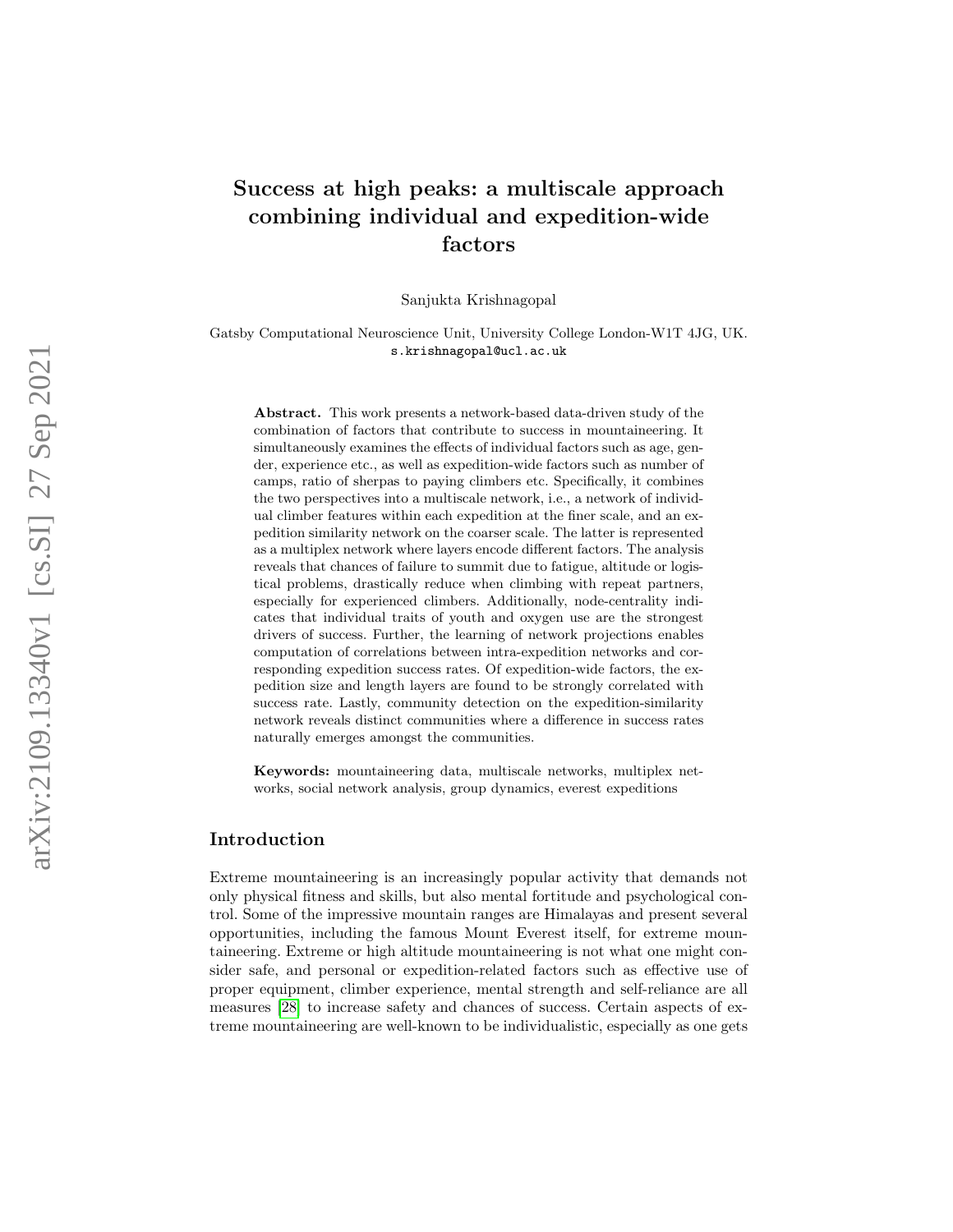#### 2 Sanjukta Krishnagopal

closer to the death zone (8000m altitude). However, with increasing commercialization of extreme mountaineering, social and psychological factors play a subtle but crucial role in survival. Indeed the mass fatality on Everest in 1996 received tremendous attention social and logistical misgivings of the expeditions [\[32\]](#page-11-1).

Understanding factors, both individual and expedition-wide e.g. effective use of proper equipment, climber experience, mental state etc. [\[28\]](#page-11-0) is crucial to maximizing safety and chances of success. Data driven analysis of success-predicating factors has been accelerated by the availability of the large and detailed Himalayan dataset [\[26\]](#page-11-2). Indeed, several works have studied the effects of age and sex [\[11\]](#page-10-0), experience [\[9\]](#page-10-1), commercialization [\[36\]](#page-11-3) etc. on success, and highlight the importance of age as a dominant determining factor. Additionally, [\[35\]](#page-11-4) shows that women are more risk-averse than men, and sherpas have lower risk at high altitude than paying climbers.

Success depends both on both physiological state [\[10,](#page-10-2) [31\]](#page-11-5), as well as psychological and sociological state [\[7\]](#page-10-3) that influence the evaluation of risks and hazards. In [\[4\]](#page-10-4), the psychological motivators behind why people climb is outlined. These motivators differ for paying climbers vs sherpas introduces questions regarding the ethics of hiring sherpas [\[22\]](#page-11-6). Group dynamics also play a major role in anxiety and problem solving [\[33\]](#page-11-7). Thus, despite opinions that climbing is an individual activity, there is mounting evidence highlighting the importance of social and psychological factors. The psychology is largely driven by relationships between climbers, for instance climbers that frequently climb together may developer better group dynamics, and consequently lower failure. However, there is limited investigation of the effects of climbing with repeat partners. This work studies the likelihood of failing when climbing with repeat partners due to factors such as logistical failings, fatigue, altitude related sickness etc.

Network science is becoming increasingly popular when studying data consisting of a multitude of complex interacting factors. Network approaches have been used successful in predictive medicine [\[13\]](#page-10-5), climate prediction [\[30\]](#page-11-8), predictions in group sports [\[19\]](#page-10-6), disease spreading [\[37\]](#page-11-9) etc. A mountaineering expedition consists of individuals which naturally lend themselves to a network structure. Relationships between individuals and expedition features such as oxygen use, age, sex, experience etc. can be modeled through a bipartite network. This network are often projected into other spaces for further analysis [\[14,](#page-10-7)[16\]](#page-10-8). To the best of our knowledge, this work is the first network-based analysis of mountaineering data, incorporating factors at multiple scales. The natural question emerges, which of these features, which can be represented by nodes, are central to maximizing chances of success? An active area of research investigates the importance of nodes [\[20\]](#page-11-10) through centrality-based measures [\[25,](#page-11-11) [29\]](#page-11-12) that serve as reliable indicators of 'important' factors.

While several studies have focused on individual traits that affect success and death, it is natural to expect expedition-wide factors (e.g. ratio of sherpas to paying climbers, number of days to summit, and number of camps, intraexpedition social relationships etc.) to play a role in success. However there is limited work that studies the effect of such expedition-wide factors. This work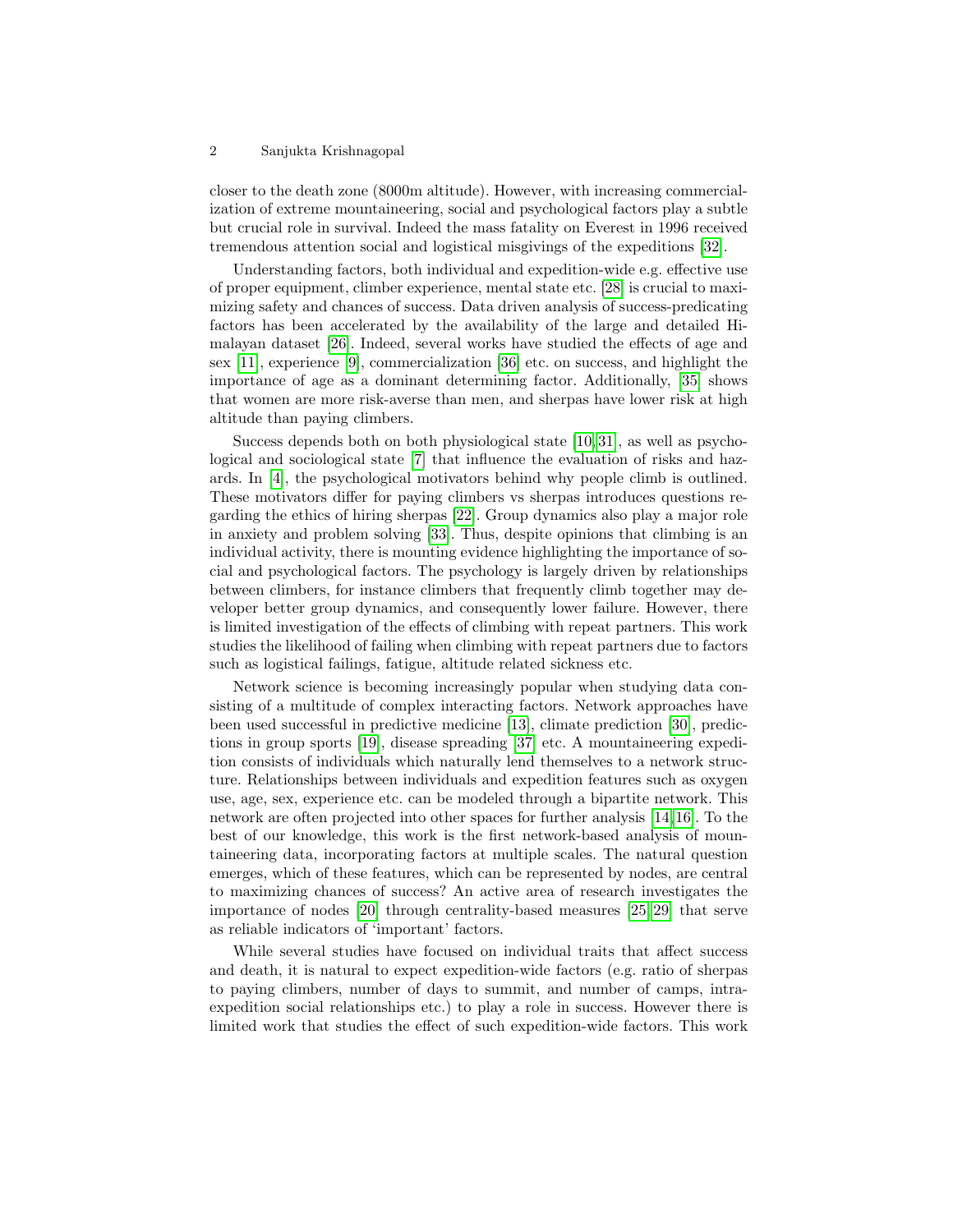considers both expedition-wide factors and personal features, and the interaction between the two. Multilayer networks [\[12\]](#page-10-9) are an ideal tool to model multiple types of interactions, where each layer models relationships between expeditions through a particular factor. Multilayer networks have been used successfully to model neuoronal activity [\[34\]](#page-11-13), in sports [\[3\]](#page-10-10), in biomedicine [\[6\]](#page-10-11) etc. Multilayer networks without intra-layer connections between different nodes are also known as multiplex networks [\[17\]](#page-10-12). In order to model the different factors that influence expedition similarities, a multiplex network model is used. However the network of feature-relations within an expedition is in itself one of the factors correlated with success, hence one layer of the multilayer network encodes similarities in intra-expedition networks, where connectivity between expeditions is determined by their graph similarity [\[5\]](#page-10-13). This lends a multiscale structure to the network model. The term multiscale can be used to refer to different levels of thresholding in the graph across different scales as in [\[23\]](#page-11-14), or hierarchical networks as in [\[15,](#page-10-14) [27\]](#page-11-15). The notion of multiscale used here is derived from the latter, where the nodes of the expedition similarity network are in fact networks themselves. Multiscale networks are natural when modeling relationships on different scales for instance in brain modeling [\[1\]](#page-10-15), stock market [\[23\]](#page-11-14), ecology [\[18\]](#page-10-16) etc.

Motivations, ability and psychologies vary amongst individuals, influencing people's perceptions [\[24\]](#page-11-16) and strategies that may contribute to success. Hence, there must exist multiple strategies that consist of a different combination dominant factors, and a climber may be interested in the strategy that is best suited to them. Community detection [\[21\]](#page-11-17) on the expedition similarity networks naturally partitions expeditions into groups that show high within-group similarity, where each group defines a strategy. Community detection is a useful tool in network analysis, and is an active area of research extended to multilayer networks [\[8\]](#page-10-17), multiscale networks [\[27\]](#page-11-15) etc. This work identifies three groups, with one in particular correlated with high success rate, providing insight into the combination of factors that allow for safe and successful climbs.

# 1 Data

The data for this work was obtained from the open access Himalayan Database [\[26\]](#page-11-2), which is a compilation of records for all expeditions that have climbed in the Nepal Himalayan range. The dataset cover all expeditions from 1905 through 2021, and has records of 468 peaks, over 10,500 expedition records and over 78,400 records of climbers, where each record of any type is associated with an ID. We use the following information from the Expedition records:

- Peak climbed (height).
- Days from basecamp to summit.
- Number of camps above basecamp.
- Total number of paying members and hired personnel.
- Result: (1) Success (main peak/foresummit/claimed), (2) No summit.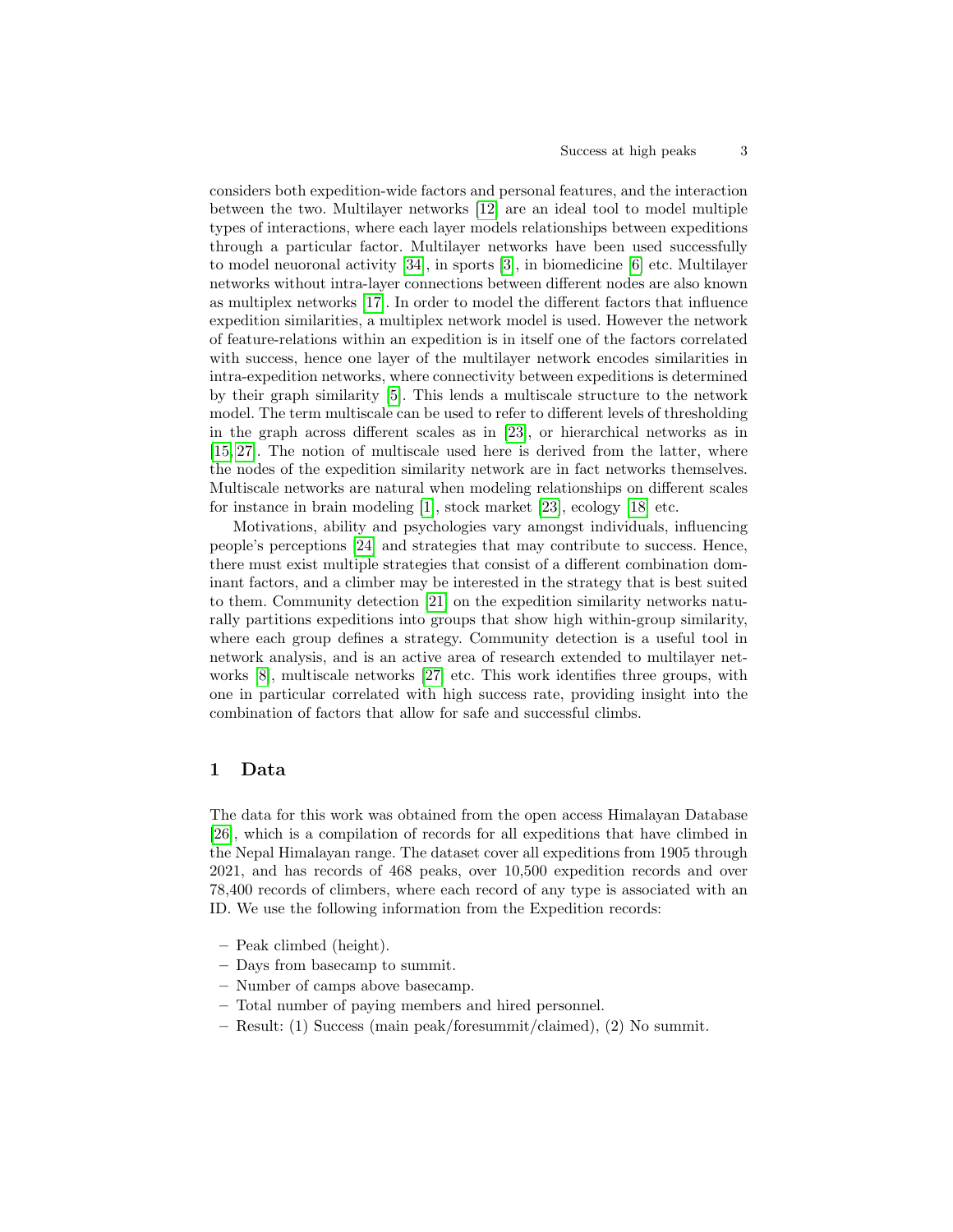The success rate of an expedition is calculated as the fraction of members that succeeded. Each expedition comprises of several individual climbers yielding a natural multiscale structure. We use the following data about each climber:

- Demographics: Age, Sex, Nationality.
- Oxygen use: ascending or descending.
- Previous experience above 8000m (calculated from all previous peak data for the climber).
- Result:
	- 1. Success
	- 2. Altitude related failure: Acute Mountain Sickness (AMS) symptoms, breathing problems, frostbite, snowblindness or coldness.
	- 3. Logistical or Planning failure: Lack of supplies, support or equipment problems, O2 system failure, too late in day or too slow, insufficient time left for expedition.
	- 4. Fatigue related failure: exhaustion, fatigue, weakness or lack of motivation.
	- 5. Accident related failure: death or injury to self or others.

### 2 The effect of climbing with repeat partners

Climbers often tend to do repeat climbs with friends or regular climbing partners. The security of regular climbing partners may improve confidence and limit failure, but may also lead to a misleading sense of comfort. In Here, a comparison of average failure rate of a climber and failure when climbing with repeat partners is made. Fig[.1](#page-4-0) shows the fraction of failures when climbing with friends/repeat partners over the climber average. These failures are divided into altitude related, fatigue related, logistical and planning failures and accident/illness. The effect of total experience is normalized for by plotting across the total number of climbs on the x-axis starting at at least 15 climbs, hence not considering beginner climbers.

As seen in Fig[.1,](#page-4-0) repeat partners have virtually no effect on the chance of success except for very experienced climbers (36-40 logged climbs) which may be attributed to a increasing climb difficulty or of their partners being less experienced partners, both of which are more likely for very experienced climbers. In contrast, the chance of failure is significantly lower when climbing with repeat partners for every type of failure. In particular, the chance of failure due to fatigue-related issues is the most decreased when climbing with repeat partners, followed by failure due to logistical or planning issues. This may be expected since climbing partners that often climb together typically are better at communication, planing, and knowing each other's physical limitations. Note that only climbers with over 15 logged climbs are consider, indicating that complete lack of experience is not a cause of failure. Additionally, the most experienced climbers (that have logged 36-40 climbs) have nearly no failure due to fatigue or logistics, as one may expect. Similarly, failure due to altitude-related and cold-related issues also drastically reduces when climbing with repeat partners.

<sup>4</sup> Sanjukta Krishnagopal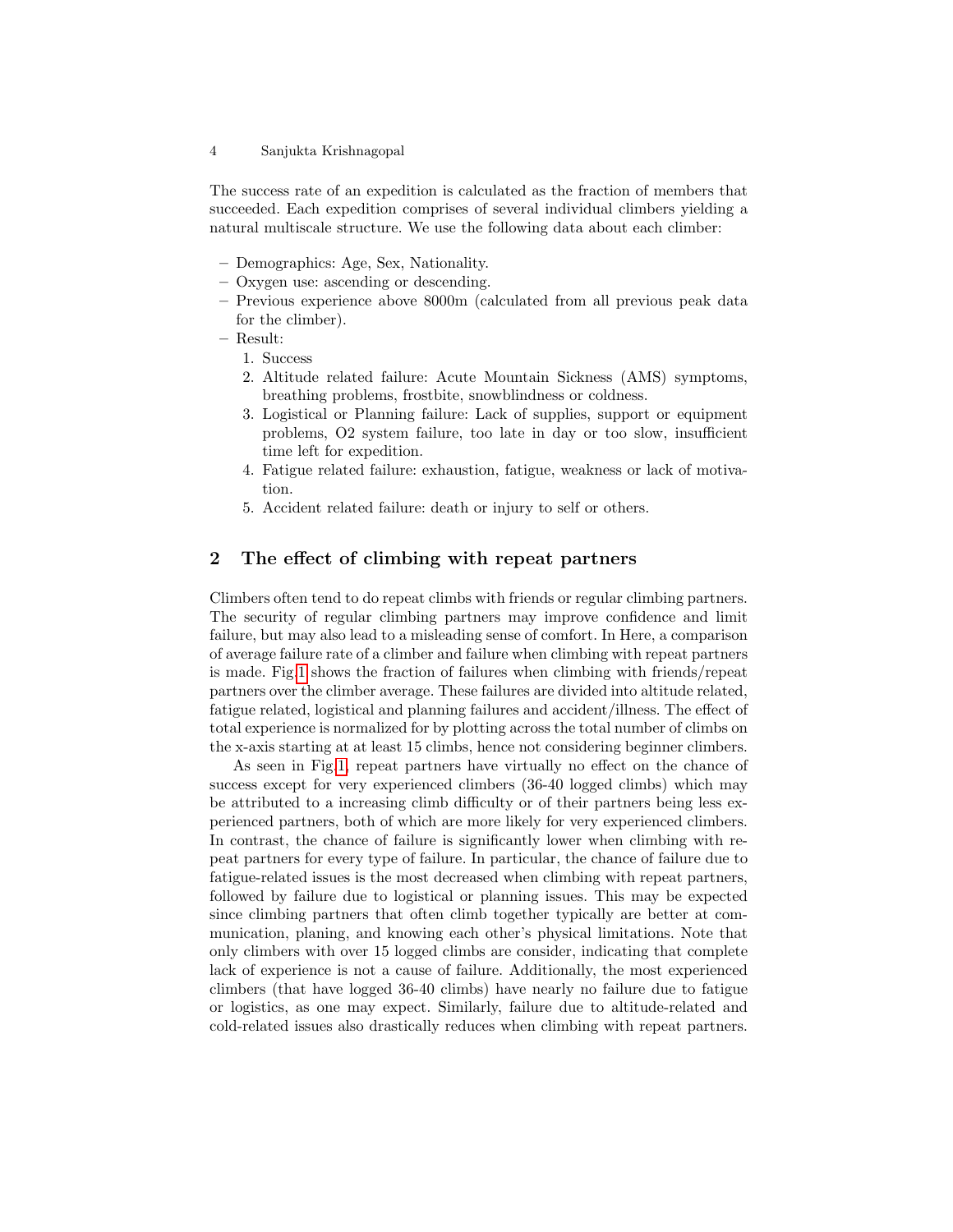

<span id="page-4-0"></span>Fig. 1. The fraction of success and various types of failures averaged over climbers when climbing with a group with at least one repeat partner (someone they have done a logged Himalaya expedition with before) over the individual average. The scores are presented as a function of the total number of climbs (listed within the dataset) of the individual.

Additionally, the cause of failure due to accident shows an increasing trend as a function of increasing experience, which may be attributed to the fact that more experienced climbers tend to tackle more dangerous mountains.

#### <span id="page-4-1"></span>3 Intra-expedition features determining success

Here, the focus shifts from studying individual climbers to analyzing a group of climbers within an expedition. In order to do so, only the tallest peak, Mount Everest is considered. Expeditions with less than 12 climbers are excluded, as are expeditions that resulted in death. To generate the intra-expedition network, we start with a bipartite network P between climbers and features, where a climber is connected to the features that they possess. The 'features' selected as the nodes are: age, sex, oxygen while ascending, oxygen while descending, sherpa identity and previous experience about 8000m, making a total of  $f = 6$  features. Each of this is a binary factor. A climber is connected to sex if they are male, and age is binarized into above and below median age (40).

We then generate the intra-expedition network I of size  $f \times f$  by projecting the bipartite network into feature space as follows:  $I = P<sup>T</sup>P$ . The edge weight between two nodes (features) is given by the number of people that are connected to both the features. Information about the expedition is then encoded in the structure of this network. To explore such effects, measures such as centrality capture important properties that provide insight into the importance of different features [\[20\]](#page-11-10). For instance, if the group were comprised of mostly high-age individuals, the node-centrality of the age node would be relatively high. Here, the eigenvector centrality [\[29\]](#page-11-12) determines how central each feature is in a given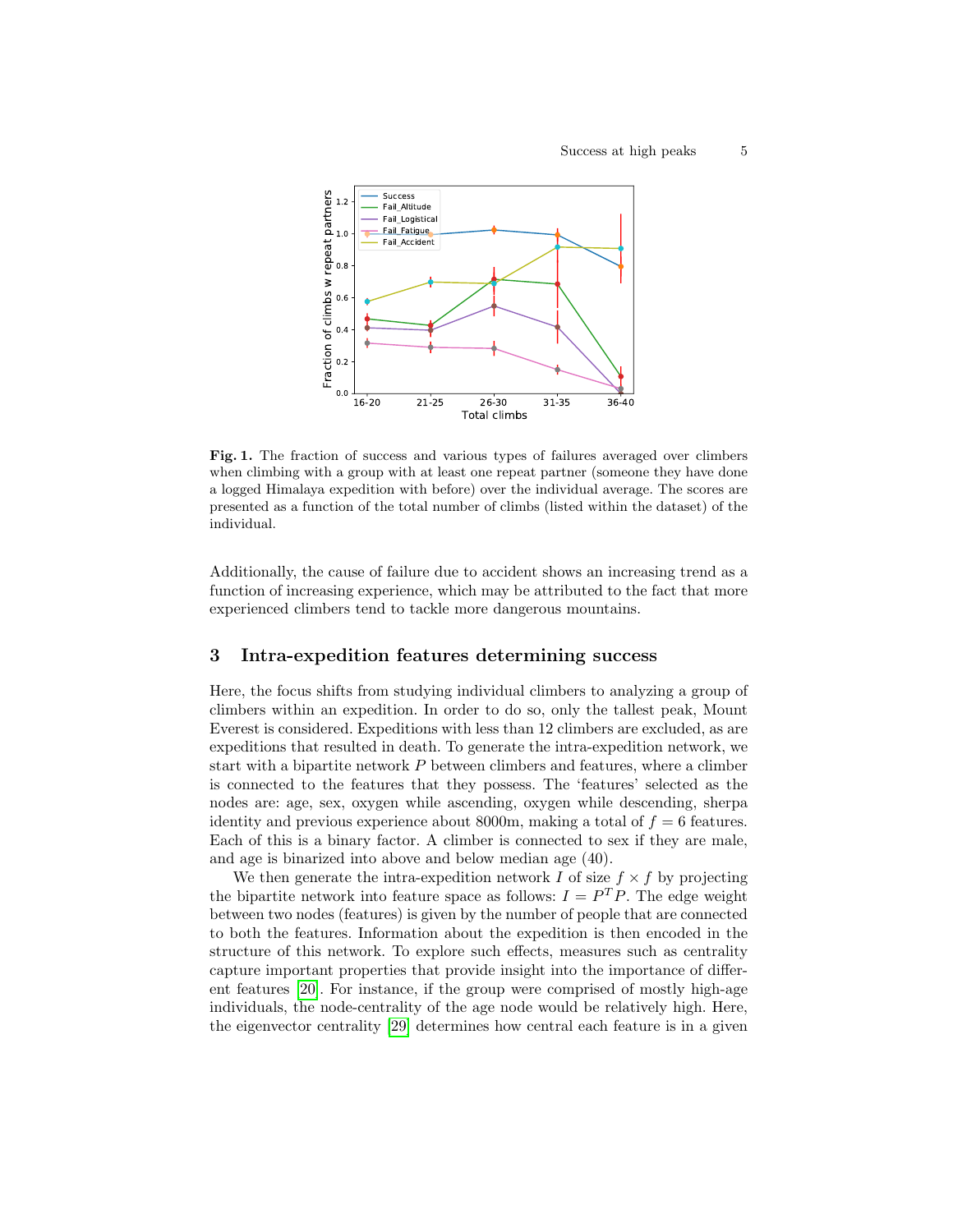

<span id="page-5-0"></span>Fig. 2. Mean eigenvector centrality (a) as a function of expedition features for Everest expeditions greater than 12 members plotted for groups of successful vs unsuccessful climbers ordered by increasing difference between success and no-success centralities. Error bars show standard error on the centrality. (b,c) Aggregation of the feature graph showing relative edge weights in summit success, and no-summit groups respectively.

graph. Studying the differences in feature centrality between groups of successful summit vs no-summit provides important insight into features that may be important for summit success.

As seen in Fig. [2](#page-5-0) (a), the least central feature in determining success on summit was the use of oxygen while descending, which is expected since descent features have no effect on summit prospects, except for indicating that oxygen was available on descent meaning there wasn't excessive use during ascent. It is worth noting that most fatalities on Everest happen during the descent. The next features that were slightly more central in successful summits were previous experience about 8000m (for reference Everest is at 8849m), followed by use of O2 while ascending. Surprisingly, summit centrality for sex (indicating male) was relatively low compared to no-summit centrality indicating that being male had low importance in the chances of success at summit. As expected a major difference in Lastly, the largest differences in summit vs no summit were from identity (sherpa were much more likely to succeed), and age  $( $40$  year olds were$ much more likely to succeed), as expected and also seen in previous studies [\[9\]](#page-10-1). Fig. [2](#page-5-0) shows the intra-expedition graphs averaged over groups of successful (b) vs unsuccessful (c) climbers. Note that these graphs are projected from a climberfeature bipartite network, and hence encode the true distribution of features.

## <span id="page-5-1"></span>4 Generating a multiscale network

Graphs are a natural way to model relationships or comparisons between expeditions. Multilayer or multiplex networks are commonly used to model relation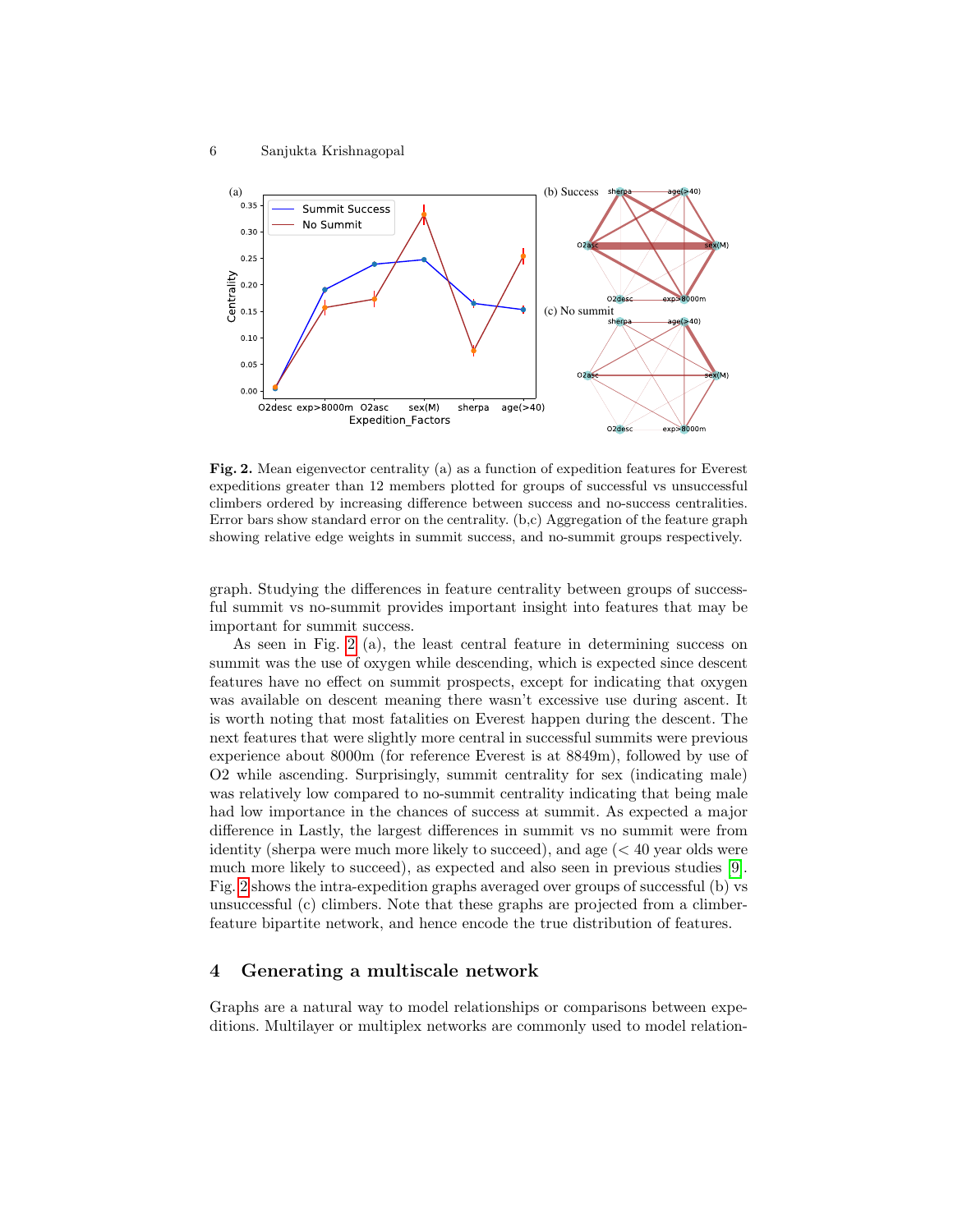ships of multiple types, where each layer corresponds to a specific 'type'. While the intra-expedition network provides insight into the features that climbers in the expedition shared, expedition-wide factors also determine the success of an expedition. The expedition-wide factors considered here are: (1) number of days to summit from base camp, (2) number of high points/camps, (3) expedition size (including hired personnel), (4) ratio of number of paying climbers to number of hired personnel. In order to compare different expeditions, one must consider both the intra-expedition feature similarity as well as the 4 expedition-wide factors. We model each of these as a layer in a multilayer expedition similarity graph, resulting in 5 total layers. Thus the multiplex graph is also a multiscale graph  $E$  where all expeditions are represented as the nodes of the multiplex graph, however, within the first layer, the nodes themselves are the intra-layer feature graphs, lending to it a hierarchical or multiscale structure. An illustration of this is shown in Fig. [3.](#page-6-0)



<span id="page-6-0"></span>Fig. 3. An illustrative example of a multiscale graph.

Now, in practice the multiscale multiplex graph  $E$  is generated as follows: For the four layers encoding expedition-wide factors, expedition  $i$  is connected to expedition j in layer l if both expedition i and expedition j have a value of layer l greater than the mean of the layer  $\mu^{l}$ . In other words,

$$
A_{ij}^l = 1 \text{ if } v_i^l, v_j^l > \mu^l,\tag{1}
$$

$$
= 0 \text{ otherwise.} \tag{2}
$$

where  $v_i^l$  is the value of factor l taken by expedition i. For the intra-expedition feature layer, the connection between two expeditions is given by the Graph Edit distance [\[5\]](#page-10-13) between their intra-expedition graphs. This is then normalized to have a max value of 1.

# 5 Determining layer importance through correlation with success

Different factors encoded in the layers may varying importance in determining the success of an expedition. Each expedition has a success rate that is computed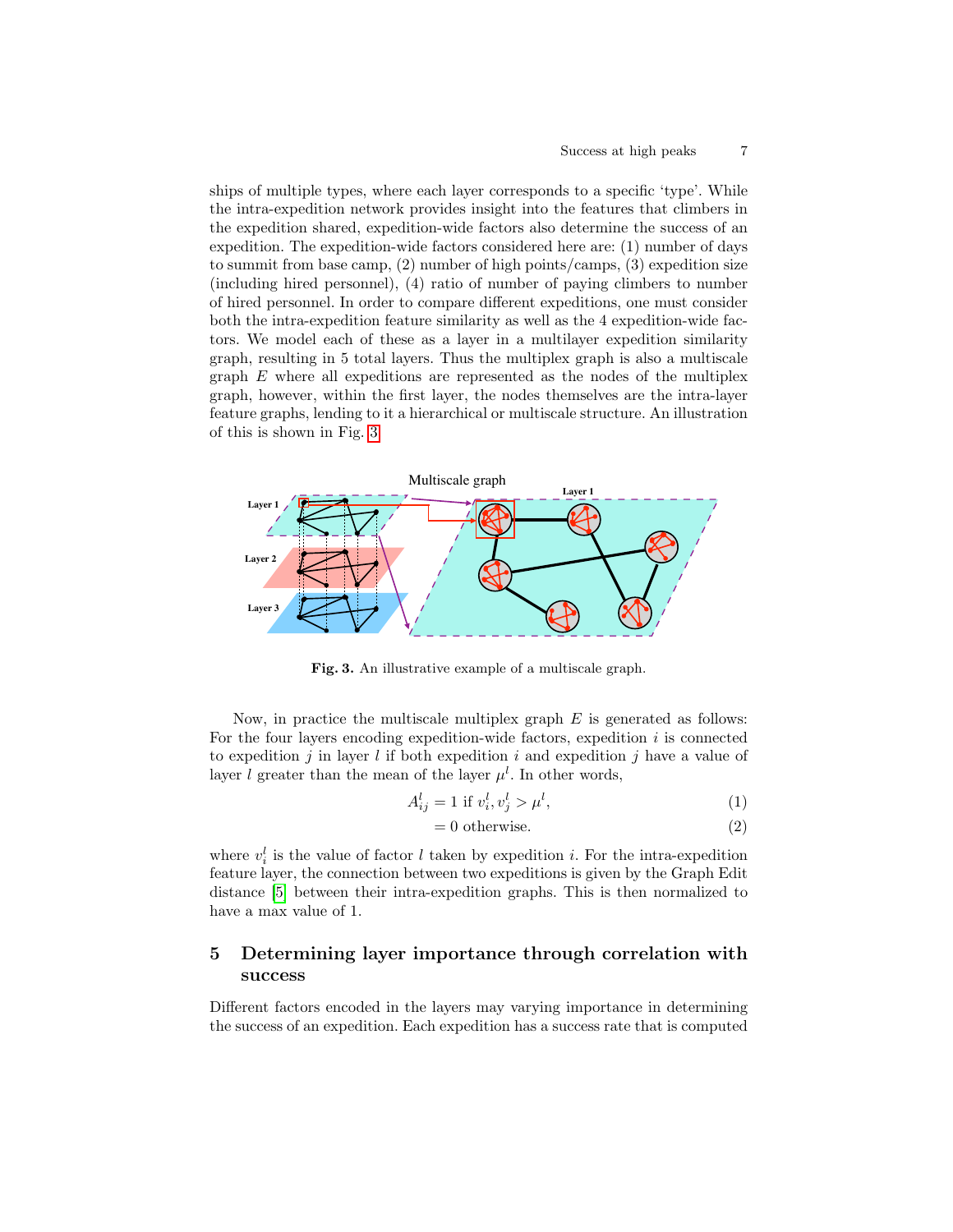#### 8 Sanjukta Krishnagopal

from the fraction of climbers that succeeded at summiting. The importance of each layer can be inferred from the correlation between the its values and the success rates. However, for the intra-expedition layer, this involves computing the correlations between graphs and success rate.

An important problem in network science involves devising measures to compare graphs to scalars. Here, this problem manifests in terms of computing correlation between the intra-expedition layer (comprising of graphs) and their corresponding scalar success rate. Since each factor in the graph is independent, we perform linear regression on the unique entries of the adjacency matrix of the graph to obtain a linear fit that best map the intra-expedition graphs to the success rates. The corresponding coefficients are denoted by  $\vec{c}$ . Note that linear regression generates a single set of coefficients that are best map every graph to its scalar output. In principle one can use higher order methods, or neural networks to learn this mapping, however, since the features of the graph are expected to be linearly independent, considering higher order terms is unnecessary. Now, in order to calculate the correlation between the graphs and scalars, one can project the graphs as follows: the intra-expedition graph of the  $j^{th}$  expedition whose adjacency matrix is  $A^j$  is represented by the scalar  $\eta_j$  given by  $\eta_j = A^j \cdot \vec{c}$ . One can then identify the importance of the intra-expedition layer through the correlation coefficient between  $\vec{\eta}$  and the success rates. Fig. [4](#page-8-0) shows the Pearson's correlation coefficient between the layers and the success rate. A higher correlation implies higher influence of the layer in determining success. Surprisingly, the factor with the least importance (smallest absolute value of correlation) was the ratio of number of paying members to number of hired personnel on the team. Both number of camps above basecamp and days to summit/high point had a negative correlation with success, as one might expect, with the latter having a larger effect. Also surprisingly, the expedition size is found to be relatively important in determining success (with a correlation coefficient of  $> 0.5$ ). Lastly, the most important factor was the intra-expedition feature graph layer which is strongly correlated with success, indicating that non-linear effects and outliers to the regression fit are relatively few. The p-value for the layers are extremely low indicating that the correlation is statistically significant except for the number of members to hired personnel.

# 6 Community detection to identify patterns of success

Success at high peaks is a combination of several features. By developing an expedition similarity graph, one can identify communities of expeditions that have similar factors and features. One may wonder if the data would naturally cluster into communities with different success rates, which can be associated to differences in the combination of factors. The layers of the multiscale multiplex graph  $E$  are aggregated to generate an expedition similarity graph  $S$  given by  $S = \sum_l E^l / |l|$ , where l is the total number of layers (5 in this case). Here, each layer has the same weight, but one may choose to weight them other ways, for instance weighted by layer importance. Louvain community detection [\[2\]](#page-10-18)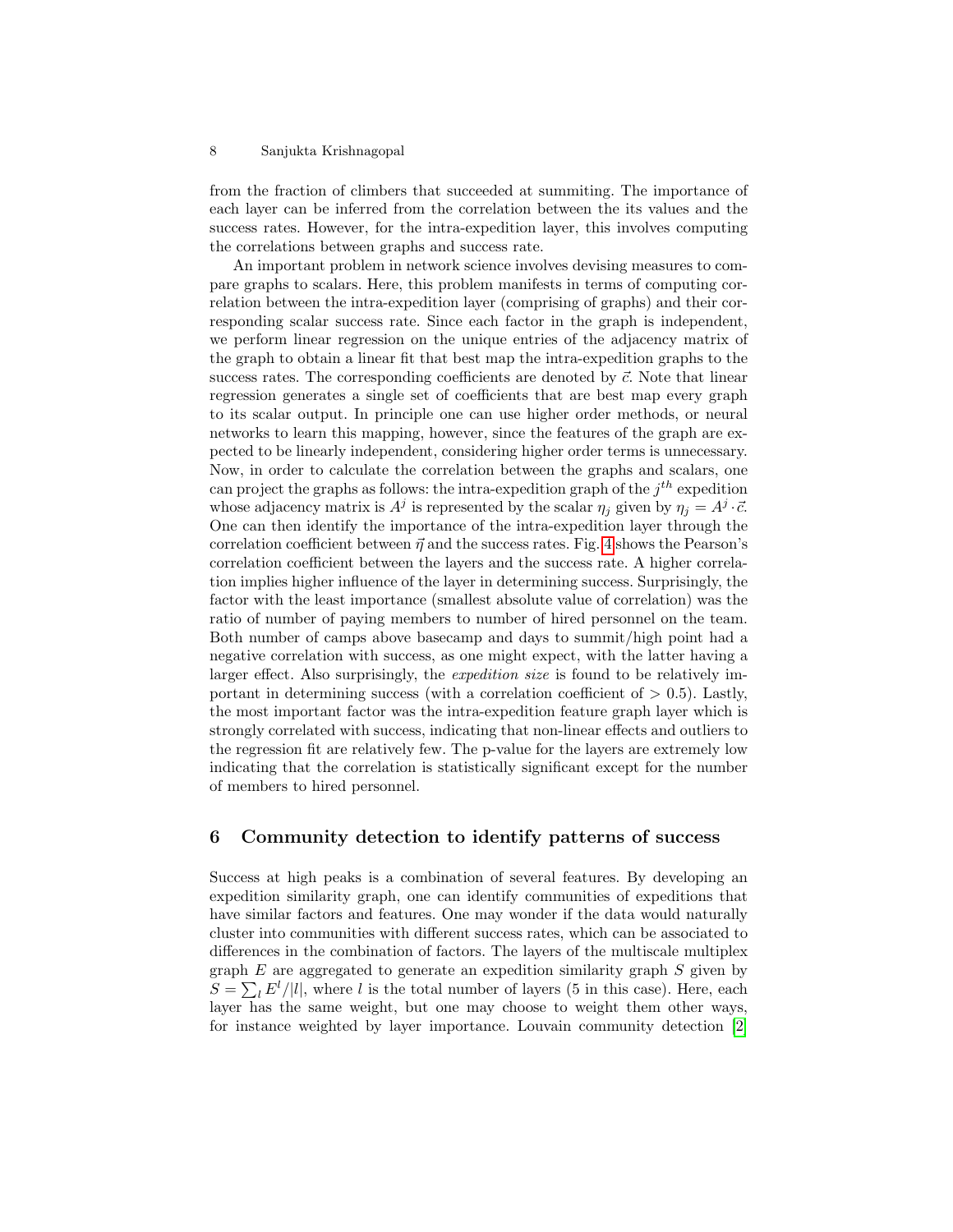

<span id="page-8-0"></span>Fig. 4. Pearson's correlation coefficient between layer (factor) values and expedition success rate. The exact values across x-axis layers are  $-0.45, -0.36, -0.12, 0.57, 0.84$ . The corresponding p-values are  $5.5 \times 10^{-10}$ ,  $1.15 \times 10^{-6}$ ,  $0.1, 5.7 \times 10^{-16}$ ,  $8.9 \times 10^{-47}$ .

is then applied to  $S$  and identifies three communities. Note that the number of communities is not pre-determined but selected by the algorithm maximize modularity [\[21\]](#page-11-17). Fig. [5](#page-9-0) (left) shows the differences in expedition-wide factors in the three communities (ordered by average success rate on the x-axis). As seen from the figure, the three emergent communities naturally bifurcated to reveal different success rates (the first and the second community had similar success rates at 0.28 and 0.32 whereas the third was significantly higher at 0.68). Firstly, the most dominant difference is found to be expedition size which is significantly higher in the third 'successful' community (with the highest success rate at  $(0.68)$ , indicating that larger groups allow a larger fraction of climbers to succeed. One may hypothesize that this is because the experienced climbers do not have to shoulder the responsibility of the less experienced climbers, which may slow them down. Additionally, All communities were largely similar in the number of camps above base camp. However, the ratio of number of members to personnel was the relatively higher in both the community with the highest success rate, as well as the lowest success rate, indicating that it isn't a determining factor, supported by results from section [4.](#page-5-1) Lastly, as the success rate of the communities increase, their days to summit decrease, which is also expected. At high altitudes, the body goes into shock from prolonged exposure, so one might expect a faster expedition to face less challenges in this regard, and hence be more successful.

Fig. [5](#page-9-0) (right) plots the centralities of the intra-expedition features for the three communities (ordered by their success rate on the x-axis). The successful community, were the youngest and had the highest centrality for oxygen use both while ascending and while descending. Despite having slightly less average experience than the first two groups, *age* and *oxygen* use were the leading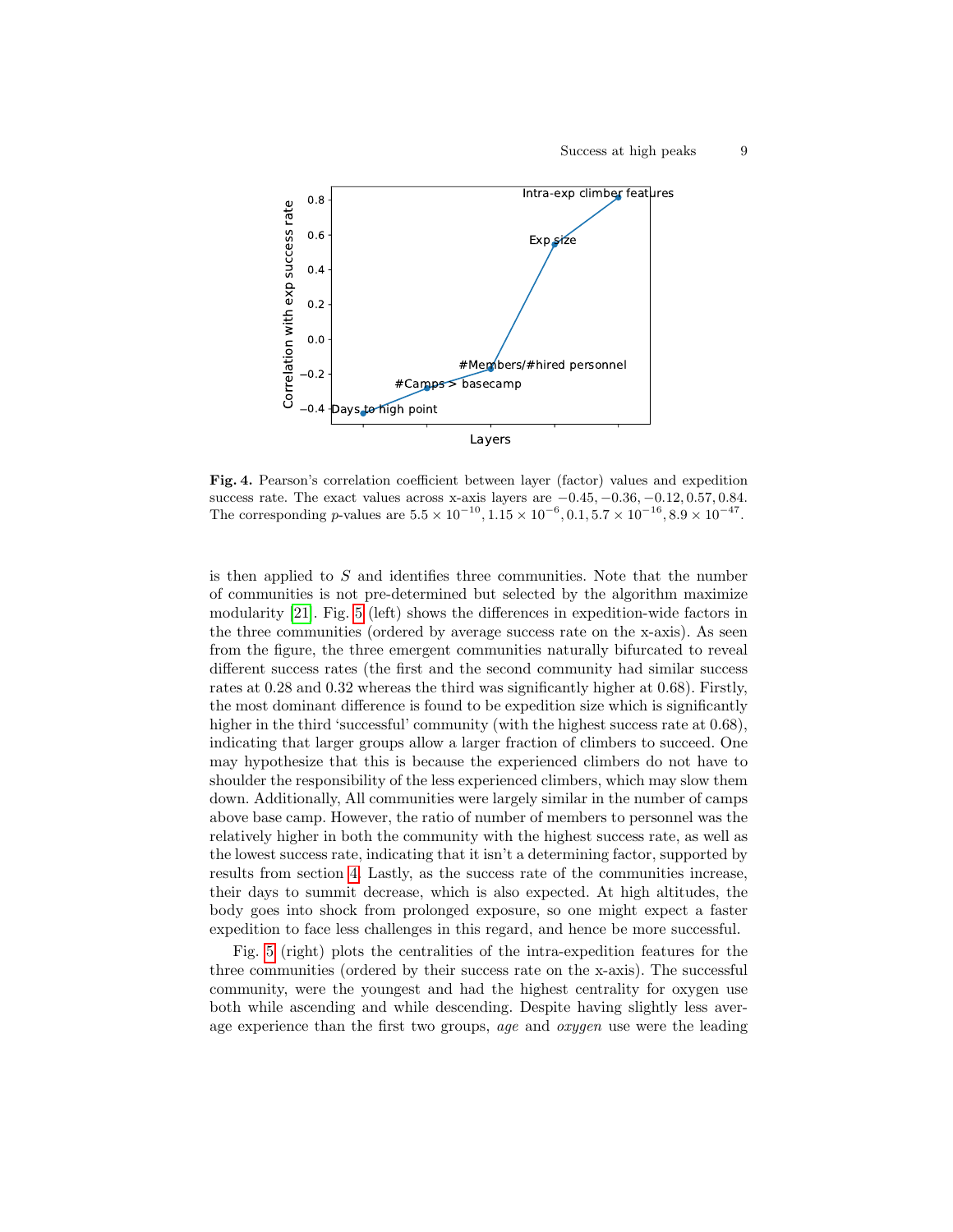

<span id="page-9-0"></span>Fig. 5. (Left) The average values of the various expedition-wide factors represented in layers shown for the three communities. (right) Centralities of the intra-expedition graph features for the three communities. The three communities are represented by their success fraction across the x axis.

indicative features for success, which is in agreement with results from [3.](#page-4-1) The main differences between the first and second 'low-success' communities are that the first community had relatively low experience >8000m, whereas the second is a relatively older, but more experienced population.

# 7 Discussion and Future work

This work presents the first network-based analysis of mountaineering, studying the intra-expedition and expedition-wide factors that contribute to success. First, it considers a climber-centric perspective and shows that the chances of summit failure (due to fatigue, logistical failure etc.) drastically reduce when climbing with repeat partners, especially for more experienced climbers. Then, it studies the importance of intra-expedition features by projecting a bipartite climber-feature network to show that the largest different in centralities amongst successful and unsuccessful groups is found in the 'age' node, indicating that it's the strongest driver of success. Further, it introduces a multiscale multiplex network to model similarities between expeditions, where one or more layers may be multiscale whereas others are not. Such a multiscale approach can model a variety of systems, and the tools used here to navigate simultaneous modeling of different types of layers and project networks to a scalar space through regression are applicable in a variety of scenarios. Lastly, community detection on the expedition-similarity reveals three distinct communities where a difference in success rates naturally emerges amongst the communities. The dominant characteristics that support a successful outcome for a large fraction of the expedition are high expedition size, low age, and oxygen use. Future work may include study of additional factors, analysis of death factors, and a multilayer or multiscale approaches to modularity optimization and community detection. Code can be found at https://github.com/chimeraki/Multiscale network mountaineering.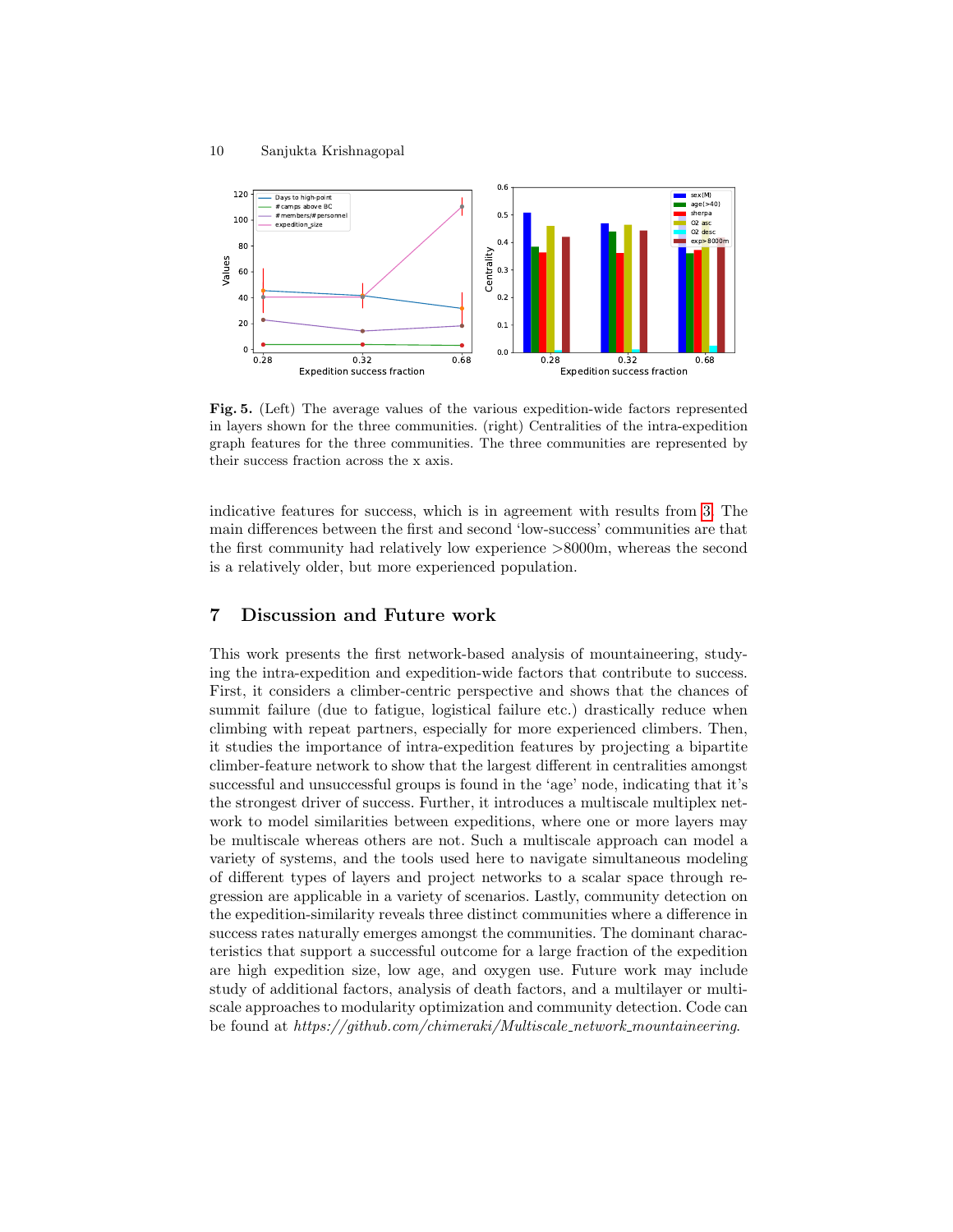### References

- <span id="page-10-15"></span>1. R. F. Betzel and D. S. Bassett. Multi-scale brain networks. Neuroimage, 160:73–83, 2017.
- <span id="page-10-18"></span>2. V. D. Blondel, J.-L. Guillaume, R. Lambiotte, and E. Lefebvre. Fast unfolding of communities in large networks. Journal of statistical mechanics: theory and experiment, 2008(10):P10008, 2008.
- <span id="page-10-10"></span>3. J. M. Buldú, J. Busquets, J. H. Martínez, J. L. Herrera-Diestra, I. Echegoyen, J. Galeano, and J. Luque. Using network science to analyse football passing networks: Dynamics, space, time, and the multilayer nature of the game. Frontiers in psychology, 9:1900, 2018.
- <span id="page-10-4"></span>4. A. Ewert. Why people climb: The relationship of participant motives and experience level to mountaineering. Journal of Leisure Research, 17(3).
- <span id="page-10-13"></span>5. X. Gao, B. Xiao, D. Tao, and X. Li. A survey of graph edit distance. Pattern Analysis and applications, 13(1):113–129, 2010.
- <span id="page-10-11"></span>6. Z. Hammoud and F. Kramer. Multilayer networks: aspects, implementations, and application in biomedicine. Big Data Analytics, 5(1):1–18, 2020.
- <span id="page-10-3"></span>7. M. Helms. Factors affecting evaluations of risks and hazards in mountaineering. Journal of Experiential Education, 7(3):22–24, 1984.
- <span id="page-10-17"></span>8. X. Huang, D. Chen, T. Ren, and D. Wang. A survey of community detection methods in multilayer networks. Data Mining and Knowledge Discovery, 35(1):1– 45, 2021.
- <span id="page-10-1"></span>9. R. B. Huey, C. Carroll, R. Salisbury, and J.-L. Wang. Mountaineers on mount everest: Effects of age, sex, experience, and crowding on rates of success and death. Plos one, 15(8):e0236919, 2020.
- <span id="page-10-2"></span>10. R. B. Huey and X. Eguskitza. Limits to human performance: elevated risks on high mountains. Journal of Experimental Biology, 204(18):3115–3119, 2001.
- <span id="page-10-0"></span>11. R. B. Huey, R. Salisbury, J.-L. Wang, and M. Mao. Effects of age and gender on success and death of mountaineers on mount everest. Biology Letters, 3(5):498–500, 2007.
- <span id="page-10-9"></span>12. M. Kivelä, A. Arenas, M. Barthelemy, J. P. Gleeson, Y. Moreno, and M. A. Porter. Multilayer networks. Journal of complex networks, 2(3):203–271, 2014.
- <span id="page-10-5"></span>13. S. Krishnagopal. Multi-layer trajectory clustering: A network algorithm for disease subtyping. Biomedical Physics & Engineering Express, 6(6):065003, 2020.
- <span id="page-10-7"></span>14. S. Krishnagopal, R. v. Coelln, L. M. Shulman, and M. Girvan. Identifying and predicting parkinson's disease subtypes through trajectory clustering via bipartite networks. PloS one, 15(6):e0233296, 2020.
- <span id="page-10-14"></span>15. S. Krishnagopal, J. Lehnert, W. Poel, A. Zakharova, and E. Schöll. Synchronization patterns: From network motifs to hierarchical networks. Philosophical Transactions of the Royal Society A: Mathematical, Physical and Engineering Sciences, 375(2088):20160216, 2017.
- <span id="page-10-8"></span>16. D. B. Larremore, A. Clauset, and A. Z. Jacobs. Efficiently inferring community structure in bipartite networks. Physical Review E, 90(1):012805, 2014.
- <span id="page-10-12"></span>17. K.-M. Lee, B. Min, and K.-I. Goh. Towards real-world complexity: an introduction to multiplex networks. The European Physical Journal B, 88(2):1–20, 2015.
- <span id="page-10-16"></span>18. M. Lenormand, S. Luque, J. Langemeyer, P. Tenerelli, G. Zulian, I. Aalders, S. Chivulescu, P. Clemente, J. Dick, J. Van Dijk, et al. Multiscale socio-ecological networks in the age of information. PloS one, 13(11):e0206672, 2018.
- <span id="page-10-6"></span>19. D. Lusher, G. Robins, and P. Kremer. The application of social network analysis to team sports. Measurement in physical education and exercise science, 14(4):211– 224, 2010.